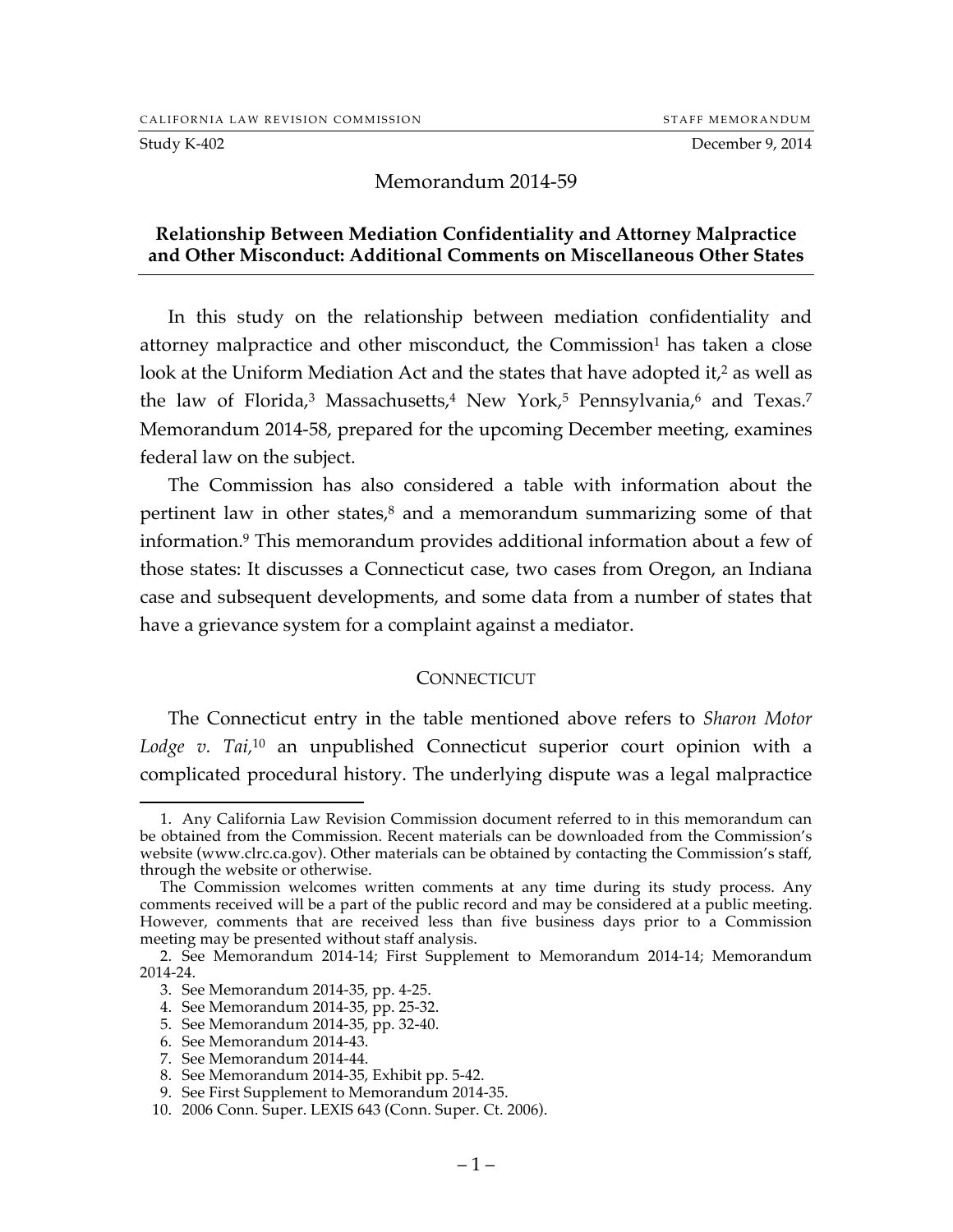claim, but that point is essentially irrelevant for purposes of this study, because the case did not involve an attempt to use mediation evidence to prove or disprove that claim.

Instead, the legal malpractice claim was mediated, and a new dispute subsequently arose, regarding whether the mediation resulted in an enforceable settlement. There appears to have been no allegation that anyone committed malpractice at the mediation, but there was contradictory testimony regarding whether the defendant's attorney had settlement authority and said as much during the mediation, and whether the parties reached a settlement.<sup>11</sup>

Attempting to show that there was a settlement, despite the lack of a signed agreement, the plaintiffs made repeated attempts to obtain discovery and testimony from the mediator, in different procedural postures. There is no need to recount the full history here; suffice it to say that the trial court made repeated interlocutory rulings, there were multiple interlocutory appeals, and eventually the plaintiffs sought to take the mediator's deposition for discovery purposes, as opposed to admission of the evidence.12

Construing Connecticut's mediation confidentiality statute,13 the court stated that

a party that seeks the disclosure of privileged mediation communications can obtain such material on the basis that disclosure is required in that "the interest of justice outweighs the need for confidentiality" if the party shows that it has a substantial need for the materials, i.e., that the materials are essential to its claims or defenses, that it would suffer undue hardship if the materials were not disclosed, and that these two considerations outweigh the interests of preserving the confidentiality of the communications.14

Applying that standard to the case before it, the court decided to permit the mediator's deposition.15

 <sup>11.</sup> See *id.* at \*2-\*3 ("The plaintiffs allege that the defendant's attorney represented that he had authority to settle, and that, at the second mediation session, … the parties reached a settlement …. The defendant disagrees, contending that his attorney did not have authority to enter into a settlement on behalf of his malpractice insurance carrier and that, therefore, the parties did not reach a settlement."), \* 4 ("the defendant argued that the mediator's understanding of the settlement was the result of a miscommunication, and both the defendant's attorney and a representative of his malpractice insurance carrier denied that they had reached a settlement with the plaintiffs.").

<sup>12.</sup> See *id.* at \*1-\*10.

<sup>13.</sup> Conn. Gen. Stat. § 52-235d.

<sup>14.</sup> *Sharon Motor Lodge,* 2006 Conn. Super. LEXIS 643, at \*27-\*28.

<sup>15.</sup> *Id.* at \*35.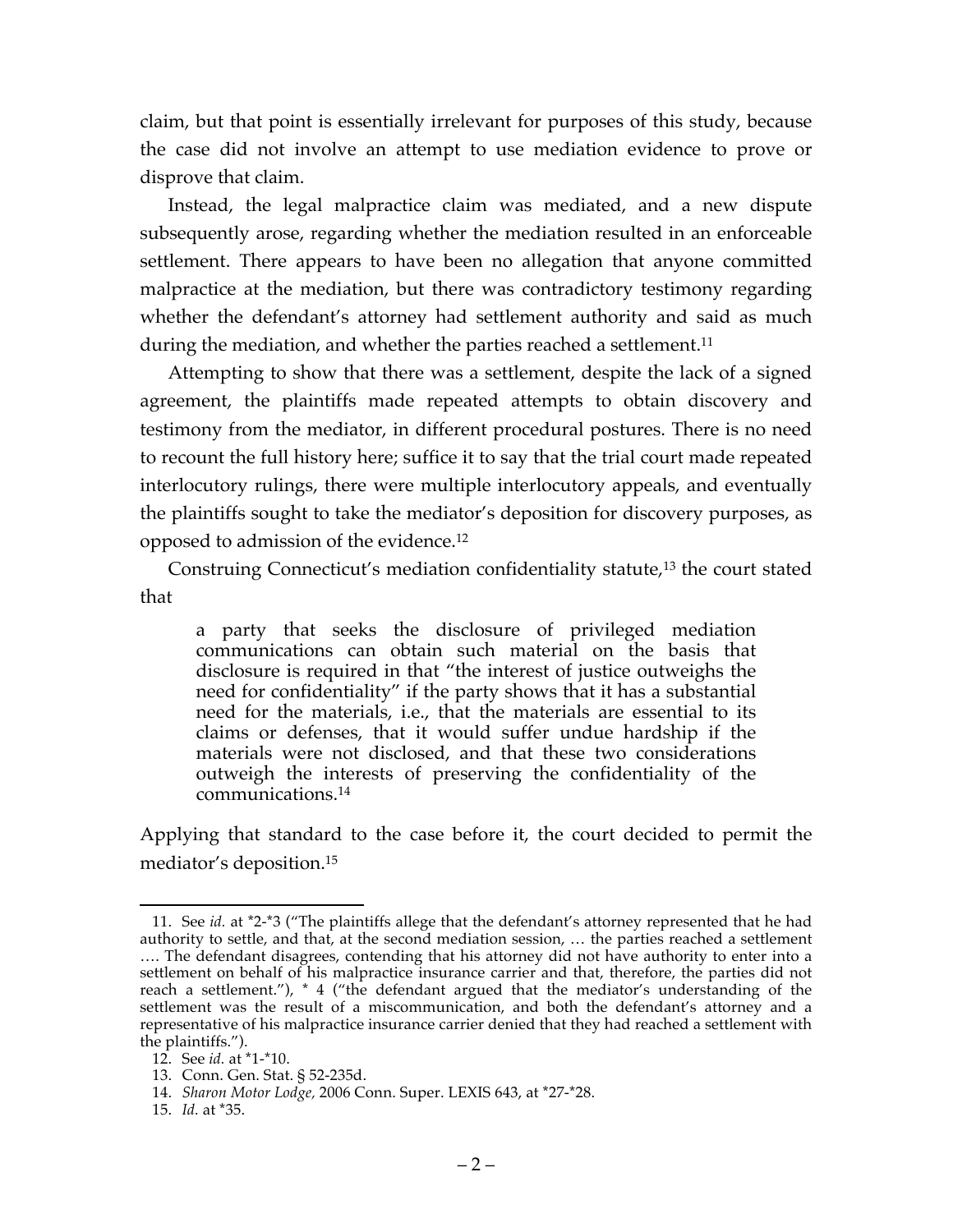It explained that "it would not serve the policy considerations of encouraging settlement by mediation or the policy favoring disclosure if a party was able to use mediation proceedings to engage in behavior that is prejudicial to the rights of other parties and then use the mediation privilege to insulate himself or herself from liability."<sup>16</sup> In its view, such conduct is counter to the policy of ensuring that an agreement reached in mediation is enforced, thereby promoting judicial economy, the very reason for encouraging mediation.17

Thus, although *Sharon Motor Lodge* started as a legal malpractice action, it turned into a protracted dispute over the enforceability of a settlement agreement allegedly reached in a mediation, which was not reduced to a writing signed by the parties. That is precisely the type of problem that the Commission sought to address in its recommendation that led to the enactment of California's current mediation confidentiality statute.18 Because a settlement agreement must be in writing and fully signed to be admissible and thus enforceable in California,<sup>19</sup> or orally memorialized in accordance with a statutory procedure,<sup>20</sup> the type of enforcement problem addressed in *Sharon Motor Lodge* would not arise here. Accordingly, although the case may initially appear significant for purposes of this study, it actually has little relevance to the questions at hand.

### **OREGON**

Two cases from Oregon deserve discussion here. Unlike *Sharon Motor Lodge,* these cases bear directly on the topic under consideration.

#### *Fehr v. Kennedy*

The first case is *Fehr v. Kennedy,* a legal malpractice action filed in federal court based on diversity of citizenship.21 The action stemmed from John Kennedy's representation of the Fehrs in consolidated state court cases between the Fehrs and Advanced Seismic Hardware ("ASH").22 The state court cases were mediated, but the mediation failed to result in a settlement. Afterwards, the case was tried and the Fehrs lost badly.

 <sup>16.</sup> *Id.* at \*34.

<sup>17.</sup> *Id.* at \*35.

<sup>18.</sup> See *Mediation Confidentiality,* 26 Cal. L. Revision Comm'n Reports 407, 414 n.6 & accompanying text, 423-24 (1996).

<sup>19.</sup> See Evid. Code § 1123.

<sup>20.</sup> See Evid. Code §§ 1118, 1124.

<sup>21.</sup> 2009 U.S. Dist. LEXIS 63748 (D. Oregon 2009), *aff'd,* 2010 U.S. App. LEXIS 16953 (9th Cir. 2010).

<sup>22.</sup> The cases also involved some related parties.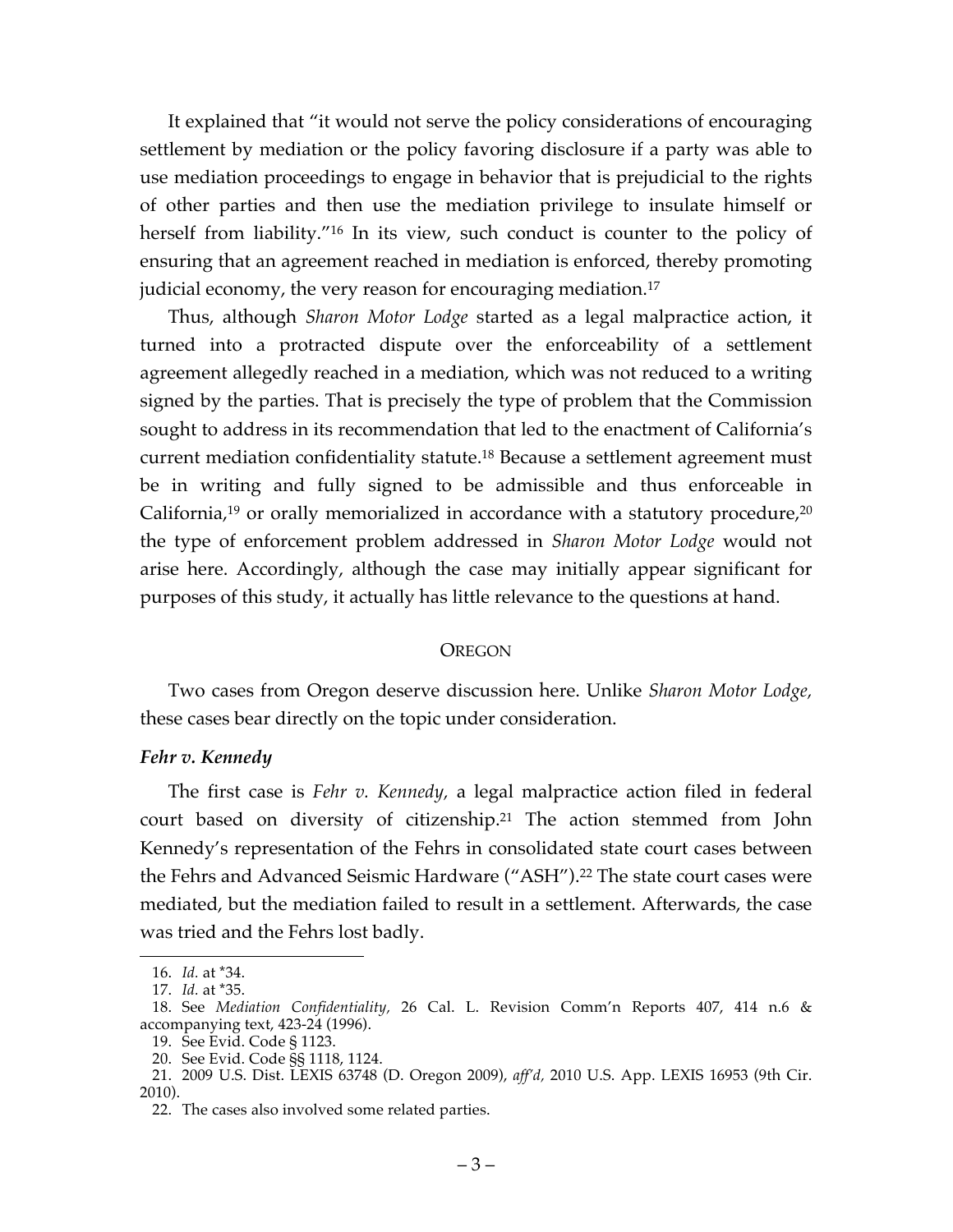The Fehrs then sued Mr. Kennedy and his law firm, alleging that he failed to properly represent them at the mediation:

The Fehrs allege that at the mediation, Kennedy failed to assess and advise them of the risk of going to trial and specifically discounted and contradicted the mediator's assessment of the likelihood of success of ASH's claims and the consequences of a loss at trial. Kennedy's failures allegedly caused the Fehrs to reject an offer to settle the case which was much more favorable than the result achieved at trial.23

The defendants moved for summary judgment, contending that the Fehrs could not prove their malpractice claim without introducing mediation communications, which could not be disclosed under the Oregon statute protecting such communications. As the federal district court explained,

Without the disclosures, defendants maintain that the Fehrs are unable to prove that ASH offered a settlement which was less than the judgment entered against the Fehrs after the bench trial. Likewise, defendants maintain that the Fehrs cannot prove that Kennedy discounted and contradicted the mediator's assessment of the case and failed to explain the consequences of a loss at trial. According to defendants, the Fehrs' case depends entirely on mediation communications ….24

In an unpublished opinion, the federal district court agreed and granted the motion for summary judgment. It rejected the Fehrs' arguments that (1) the Oregon statute did not apply to the legal malpractice case and (2) the Oregon statute violated the free speech provision in the Oregon Constitution.

The Fehrs further argued that the Oregon statute did not protect "their private communications with Kennedy, outside the presence of the mediator and not disclosed to the other parties to the mediation ...."<sup>25</sup> That argument was essentially the same as one raised in the California case of *Cassel v. Superior Court*: the claim that California's "mediation confidentiality statutes do not protect such private attorney-client communications — even if they occurred in connection with a mediation — against the client's claims that the attorneys committed legal malpractice."26

The Oregon district court found it unnecessary to resolve the point. The Fehrs had conceded that a draft settlement proposal was a "mediation communication"

 <sup>23.</sup> *Fehr,* 2009 U.S. Dist. LEXIS 63748, at \*4.

<sup>24.</sup> *Id.* at \*5.

<sup>25.</sup> *Id.* at \*12.

<sup>26.</sup> 51 Cal. 4th 113, 123, 244 P.3d 1080, 119 Cal. Rptr. 3d 437 (2011).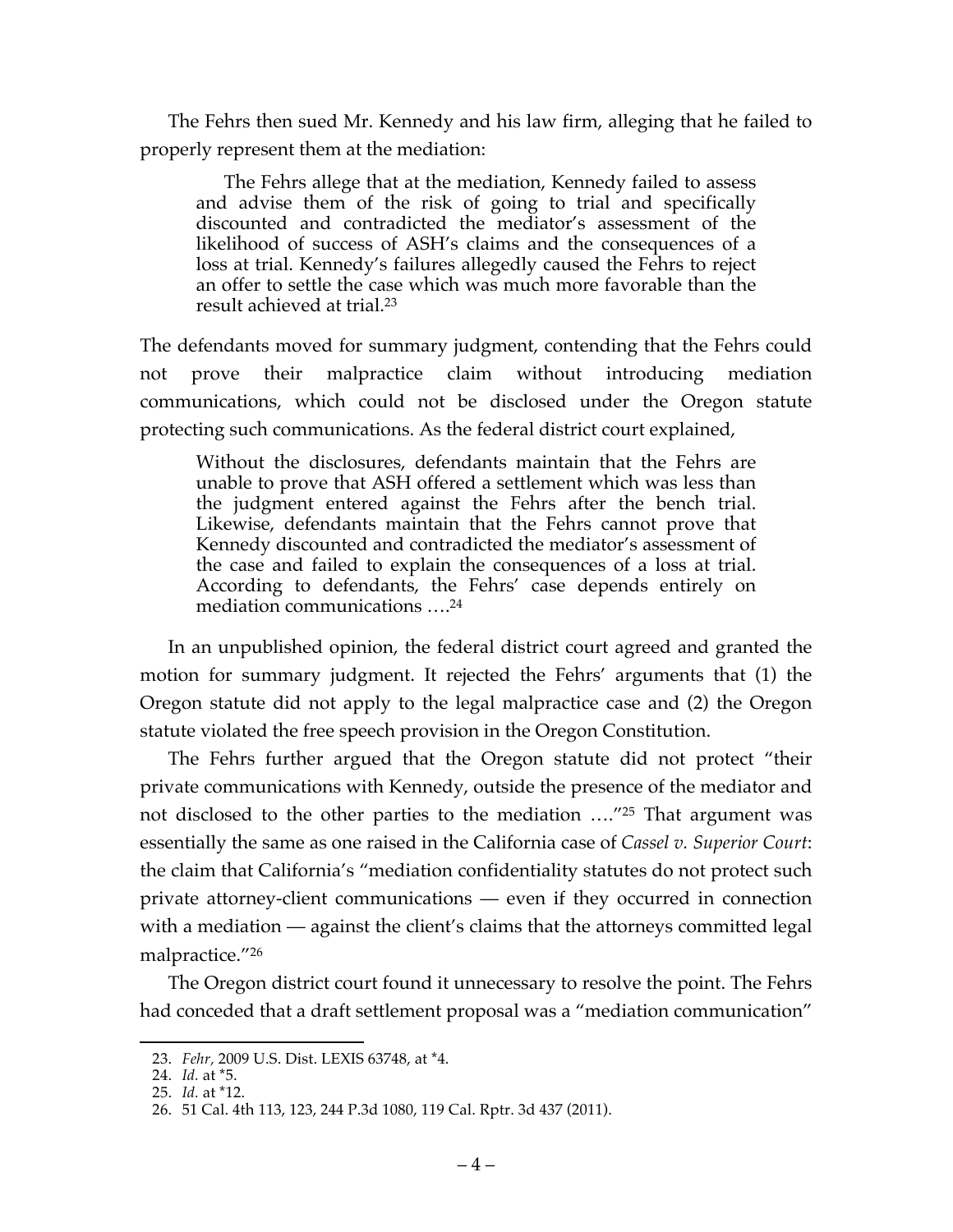within the meaning of the Oregon statute protecting such communications. Consequently, the district court ruled that the draft settlement proposal was inadmissible. It further found that without the draft settlement proposal, the Fehrs "cannot prove that a possible settlement would have been a better outcome than the result of the bench trial."27

The Fehrs appealed to the Ninth Circuit, which affirmed the district court's decision in an unpublished opinion.28 The Ninth Circuit explained:

The Fehrs' action against Kennedy for legal malpractice is a "subsequent adjudicatory proceeding" within the meaning of the statute. Accordingly, the Fehrs may not introduce any confidential mediation communications to prove their legal malpractice claim. Or. Rev. Stat. § 36.222(6). Without admitting confidential mediation communications, the record is devoid of any evidence of legal malpractice. Therefore, the Fehrs have failed to raise a genuine issue of material fact, and the district court was justified in granting summary judgment in favor of Kennedy.<sup>29</sup>

Thus, the *Fehr* result is much like the California Supreme Court's decision in *Cassel.* Not surprisingly, it has generated some attention. For example, a Florida law professor compared *Fehr* to two Florida cases (previously described for the Commission30) in which evidence of alleged attorney misconduct was admitted pursuant to a statutory exception to Florida's statute protecting mediation communications. <sup>31</sup> The professor said that the *Fehr* case "highlights the importance of statutory exceptions specifically drafted to cover intended exceptions to mediation confidentiality and privilege."32

An Oregon mediator, O. Meredith Wilson, Jr., was more cautious in expressing his views. In a short article, he used *Fehr* to demonstrate that Oregon's mediation confidentiality statute "may make it impossible to prove a claim arising out of conduct at a mediation."33 He then posed a number of questions:

The mediation confidentiality rules raise some interesting questions for a lawyer mediator. When must a lawyer mediator

 <sup>27.</sup> *Fehr,* 2009 U.S. Dist. LEXIS 63748, at \*13.

<sup>28.</sup> *Fehr v. Kennedy,* 2010 U.S. App. LEXIS 16953 (9th Cir. 2010). Two justices joined the Ninth Circuit opinion; a third justice concurred in the result.

<sup>29.</sup> *Id.* at \*4.

<sup>30.</sup> See Memorandum 2014-35, p. 18.

<sup>31.</sup> See Fran Tetunic, *Act Deux: Confidentiality After the Florida Mediation Confidentiality and Privilege Act*, 36 Nova L. Rev. 79, 108 (Fall 2011).

<sup>32.</sup> *Id.* (footnote omitted).

<sup>33.</sup> O. Meredith Wilson, Jr., *Some Consequences of Mediation Confidentiality* (undated), *available at* http://home.innsofcourt.org/.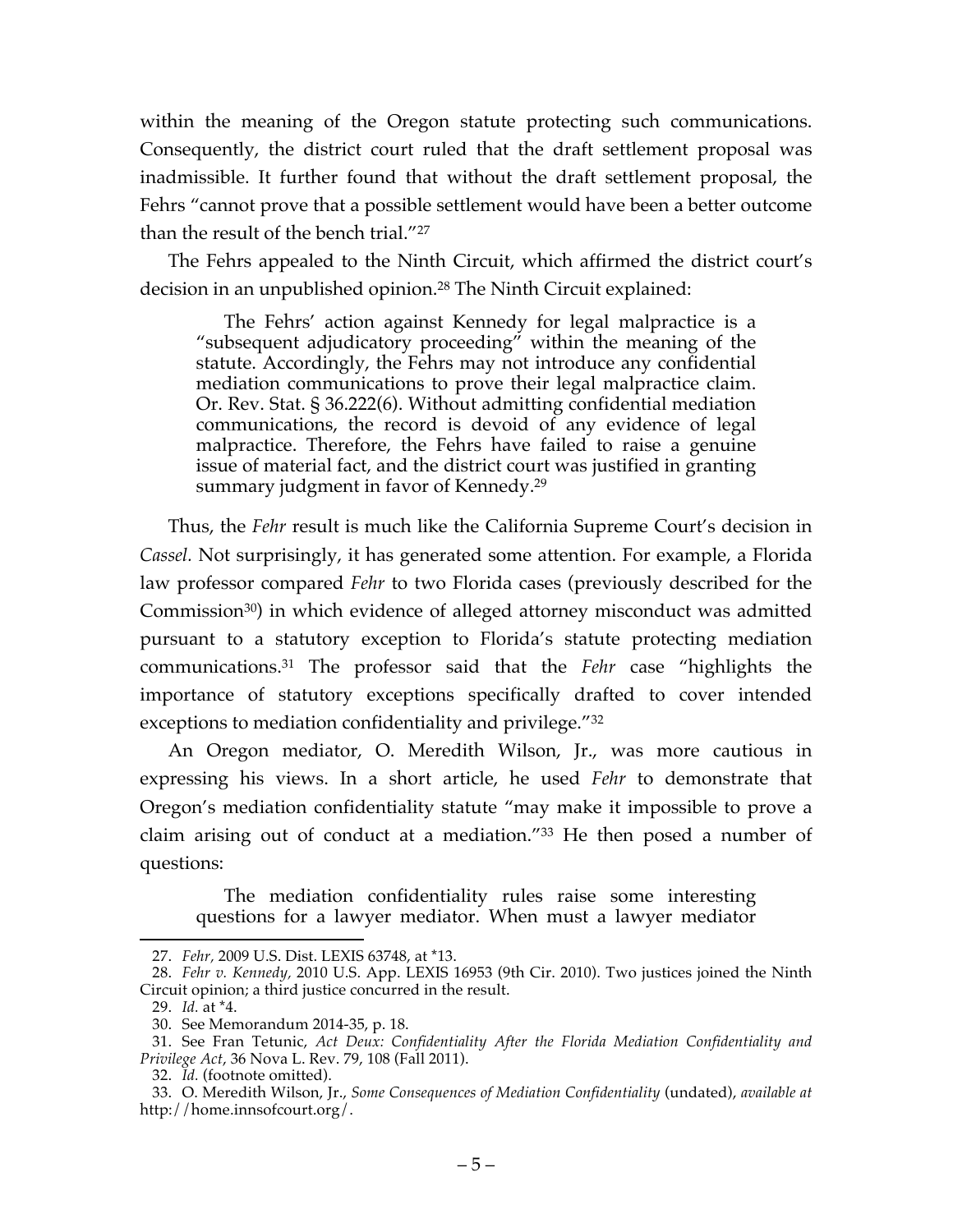report misconduct by counsel in mediation to the bar? When must misrepresentation or misconduct be reported to the court? When must the mediator resign?34

He concluded by observing that "[t]he interaction of mediation confidentiality with other obligations is complex and sometimes troubling.<sup>35</sup>

## *Alfieri v. Solomon*

The other Oregon case of interest is *Alfieri v. Solomon,* <sup>36</sup> which the Oregon Court of Appeals decided in an unpublished opinion issued in June of this year. Like *Fehr,* this case was a legal malpractice action in which the plaintiff sought to introduce communications from a mediation in which the defendant attorney had represented him.

The basic facts (as alleged by the plaintiff and assumed by the court to be true) and procedural history were as follows:

Before the mediation conference, defendant advised plaintiff regarding the potential value of settling the underlying lawsuit. No resolution was reached at the mediation conference. The day after the mediation conference, the mediator suggested a settlement package to the parties. Over the next 16 days, defendant continued to advise plaintiff regarding the proposed settlement package. During that time, defendant again advised plaintiff regarding the potential value of settling the underlying lawsuit, but significantly reduced the dollar value of his recommendation. Plaintiff ultimately signed a settlement agreement that incorporated the settlement amount proposed by the mediator. The parties agreed that the terms of the agreement and the settlement amount would remain confidential. After signing the agreement, plaintiff continued to seek advice from defendant regarding the enforceability of the agreement; during that period, defendant failed to advise plaintiff that the former employer had not complied with some of the agreement's terms, calling into question the enforceability of the agreement.

Plaintiff sued defendant for legal malpractice, alleging that defendant had been negligent and had breached his fiduciary duty to plaintiff. The allegations included communications by the mediator, the content of communications between plaintiff and defendant during the 16-day period after the mediation conference (the post-mediation conference period), the settlement amount and contents of the final settlement agreement, and the content of

 <sup>34.</sup> *Id*.

<sup>35.</sup> *Id*.

<sup>36.</sup> 2014 Ore. App. LEXIS 767 (Ore. Ct. App. 2014).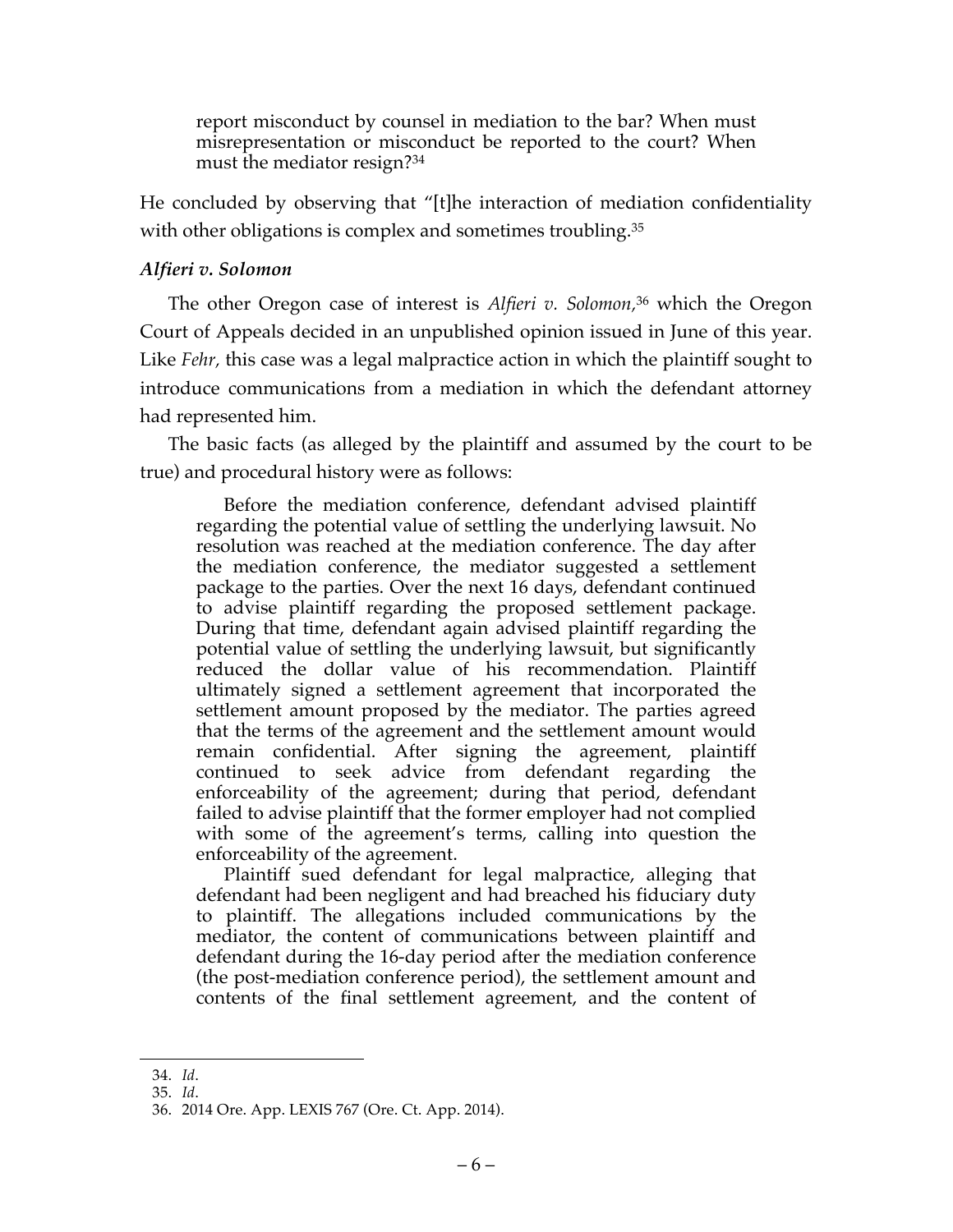communications between plaintiff and defendant after plaintiff had signed the settlement agreement (the post-signing period).

…[D]efendant moved to strike the portions of plaintiff's complaint relating to the mediation and settlement agreement, contending that those challenged portions of the complaint were "mediation communications" that were both confidential and inadmissible under [Oregon's mediation confidentiality statute]. Defendant also [moved] to dismiss plaintiff's complaint for failure to state ultimate facts sufficient to constitute a claim, arguing that dismissal was required because plaintiff could not allege or prove his damages without the challenged portions of the complaint.... [T]he trial court granted defendant's motion to strike. The court then dismissed the complaint with prejudice.37

On appeal, the Oregon Court of Appeals noted that the plaintiff had "agreed to keep the terms of the settlement agreement and settlement amount confidential."38 Due to that agreement, the court held that the terms of the settlement agreement, the settlement amount, and communications between plaintiff and defendant relating to the substance of the settlement agreement were inadmissible. 39

With regard to the remaining challenged evidence, the court drew a distinction between (1) communications occurring before plaintiff signed the settlement agreement ("pre-signing communications") and (2) communications occurring afterwards ("post-signing communications"). It explained that the mediation process ended when the parties signed the settlement agreement, and thus the post-signing communications, unlike the pre-signing communications, were "outside the mediation process and … not subject to the blanket nondisclosure rule" in Oregon's mediation confidentiality statute.<sup>40</sup>

The Oregon Court of Appeals thus concluded that the trial court had properly stricken the pre-signing communications, but had erred in excluding the postsigning communications. It further concluded that the dismissal of the malpractice complaint was improper:

[T]he negligence allegations that are not confidential (and not stricken) are that defendant gave negligent advice to plaintiff postsigning, that is, after plaintiff had already obtained the settlement amount. Thus, conceivably the posture presented for plaintiff to show that he would have achieved a more favorable result had the

 <sup>37.</sup> *Id.* at \*2-\*3 (footnotes omitted).

<sup>38.</sup> *Id.* at \*9.

<sup>39.</sup> *Id.* at \*9-\*10.

<sup>40.</sup> *Id.* at \*16-\*17.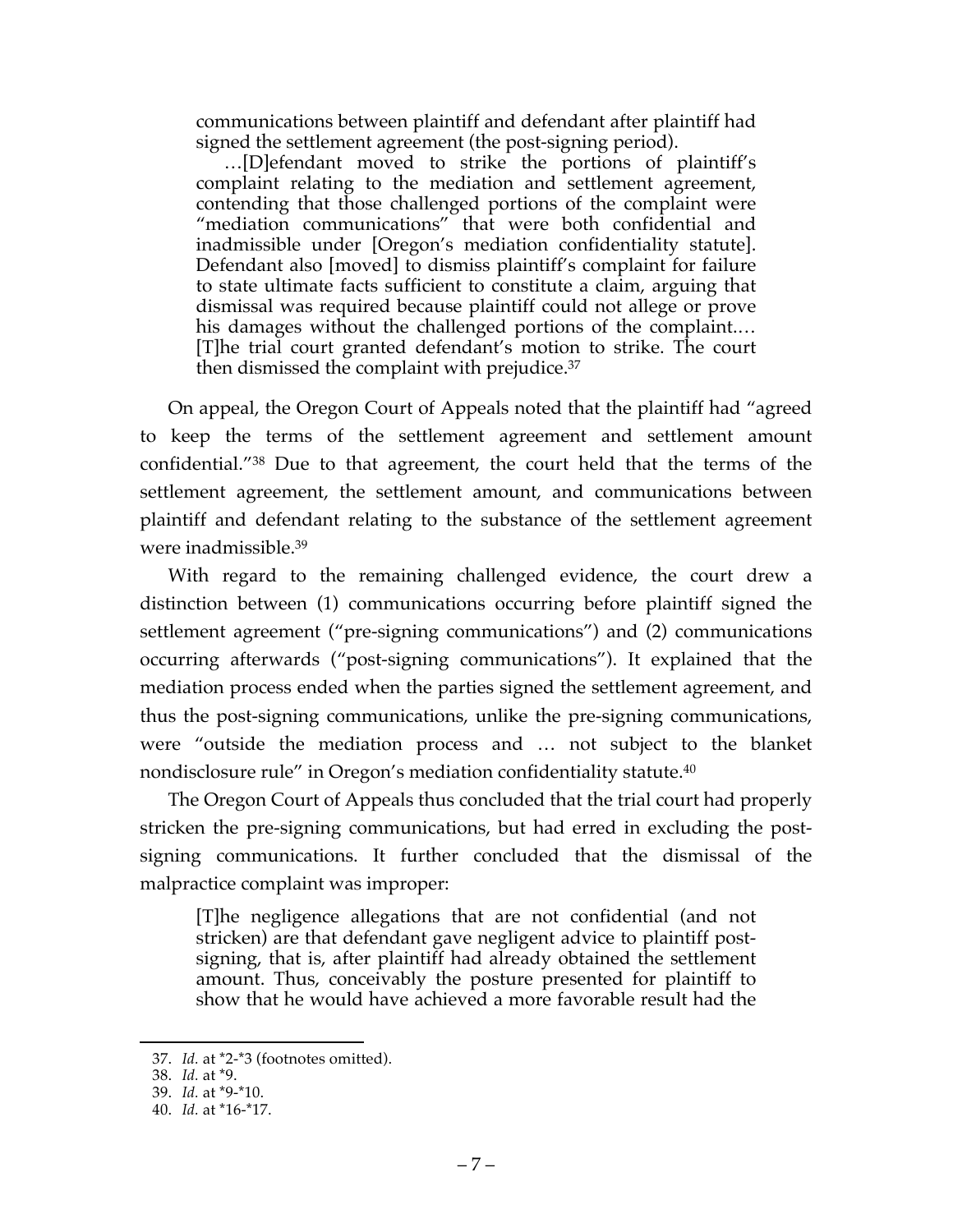defendant not been negligent is whether plaintiff would have been able to recover additional funds. That posture does not necessarily require plaintiff to plead and prove the settlement amount to the jury because the jury would not need to compare a potential jury award to the settlement amount to determine which was more favorable; rather the jury would compare zero (nothing in addition to the settlement amount) with the additional amount the plaintiff proves he could have achieved if the settlement agreement had been challenged.41

Accordingly, the malpractice case could continue, even though some of the plaintiff's proffered evidence was inadmissible under Oregon's mediation confidentiality statute, and other evidence was inadmissible under the terms of the mediated settlement agreement.

As noted in a legal publication, "[t]he court's finding in *Alfieri* that the plaintiff conceivably could plead and prove his claim without breaching the state's mediation confidentiality statute allowed it to avoid a result that some authorities have decried as inequitable."42 Citing *Cassel* and another California case43 as examples, the publication explains that "[c]ourts and legislatures have expressed concerns that mediation confidentiality laws — which exist in some form in all jurisdictions — deprive plaintiffs who allege they were steered into bad settlements of essential evidence needed to prove their allegations."44 The publication goes on to explain that such concerns "were the impetus for a nowpending study by the California Law Revision Commission on 'the relationship between mediation confidentiality and attorney malpractice and other misconduct.'"45

## INDIANA

"Indiana policy strongly favors the confidentiality of all matters that occur during mediation."46 In *Horner v. Carter,* an Indiana trial court considered a husband's contention that there was a mistake in drafting a marital settlement agreement reached in a mediation. He argued that the court should allow him "to introduce extrinsic evidence — specifically, communications that occurred during mediation — to show that there was a mistake in the drafting of the

 <sup>41.</sup> *Id.* at \*20-\*21.

<sup>42.</sup> ABA/BNA, Lawyers' Manual on Professional Conduct (vol. 30, no. 13), p. 408.

<sup>43.</sup> Wimsatt v. Superior Court, 152 Cal. App. 4th 137, 61 Cal. Rptr. 3d 200 (2007).

<sup>44.</sup> ABA/BNA, *supra* note 41, at 408.

<sup>45.</sup> *Id.*

<sup>46.</sup> Horner v. Carter, 981 N.E.2d 1210 (Ind. S.Ct. 2013).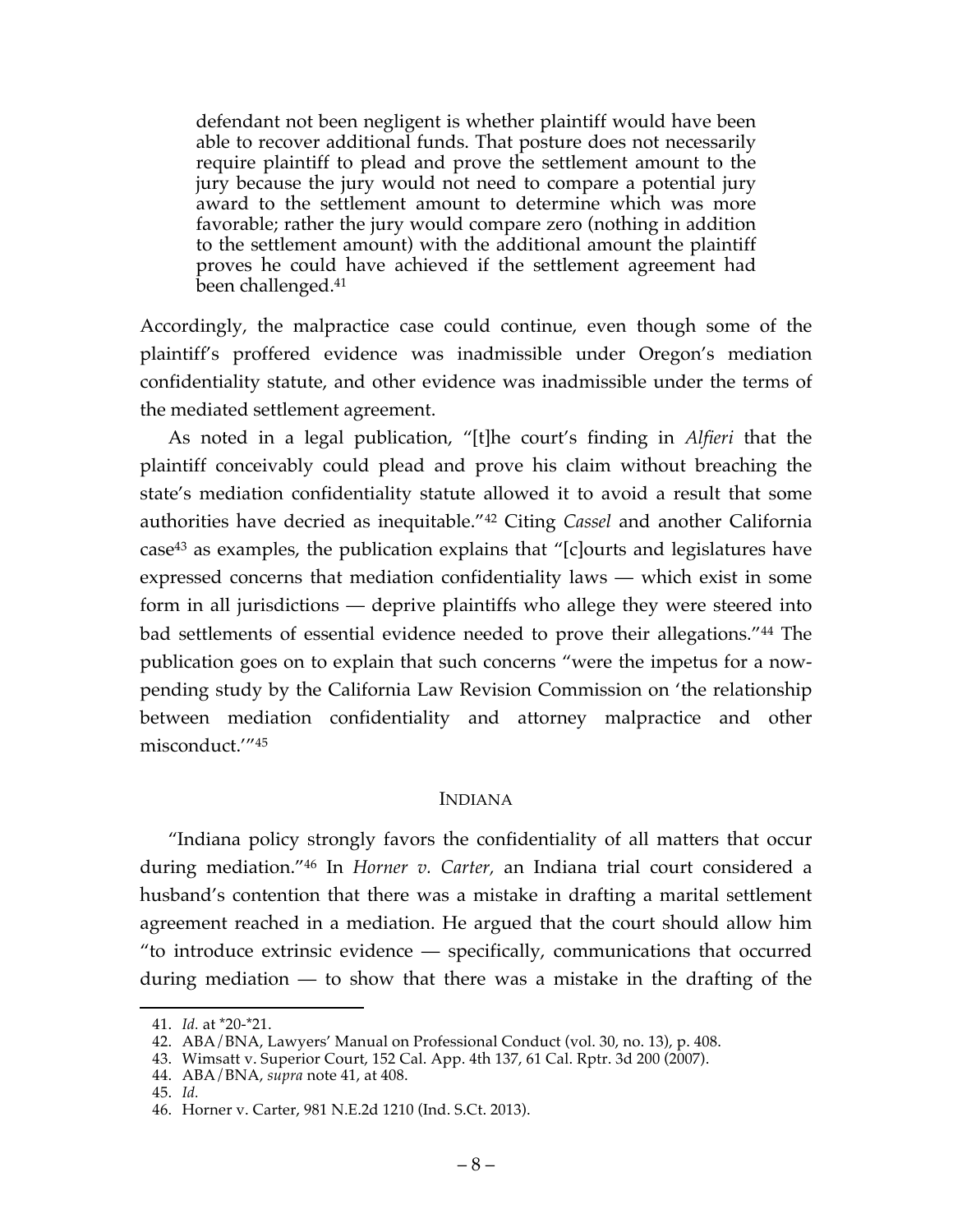agreement."47 The trial court excluded the evidence pursuant to Indiana's mediation confidentiality rule<sup>48</sup> and entered judgment in favor of the wife.

On appeal, the Indiana Court of Appeals said the trial court had erred in excluding the mediation evidence. It explained that the rule "does not require exclusion when the evidence is offered for a purpose other than 'to prove liability for or invalidity of the claim or its amount.'"49 The Court of Appeals further stated that allowing a party to use mediation evidence to prove a traditional contract defense is good policy:

Although confidentiality is an important part of mediation, strict adherence to confidentiality would produce an undesirable result in this context  $-$  parties would be denied the opportunity to challenge issues relating to the integrity of the mediation process, such as mistake, fraud, and duress. Allowing the use of mediation communications to establish these traditional contract defenses provides parties their day in court and encourages, rather than deters, participation in mediation.<sup>50</sup>

Nonetheless, the Court of Appeals affirmed the trial court decision, holding that its evidentiary error was harmless.

The husband further appealed to the Indiana Supreme Court, which disagreed with the Court of Appeals. It held that the mediation evidence could not "be admitted as extrinsic evidence to aid in the construction of an ambiguous agreement."51 It explained that "Indiana judicial policy strongly urges the amicable resolution of disputes and thus embraces a robust policy of confidentiality of conduct and statements made during negotiation and mediation."52 In its view, the "benefits of compromise settlement agreements outweigh the risks that such policy may on occasion impede access to otherwise admissible evidence on an issue."53

The Indiana Supreme Court thus concluded that the trial court "was correct to exclude the husband's mediation statements from evidence on his petition to modify the parties' settlement agreement."54 The Court acknowledged, however, that the Uniform Mediation Act takes a different approach to traditional contract

54. *Id.*

 <sup>47.</sup> Horner v. Carter, 969 N.E.2d 111, 115-15 (Ind. Ct. App. 2012), *vacated,* 981 N.E.2d 1210 (Ind. S.Ct. 2013).

<sup>48.</sup> Ind. Alternative Dispute Resolution Rule 2.11; see also Ind. R. Evid. 408.

<sup>49.</sup> *Horner*, 969 N.E.2d at 117.

<sup>50.</sup> *Id.* (footnote omitted).

<sup>51.</sup> Horner v. Carter, 981 N.E.2d 1210, 1210 (Ind. S.Ct. 2013).

<sup>52.</sup> *Id.* (footnote omitted).

<sup>53.</sup> *Id.*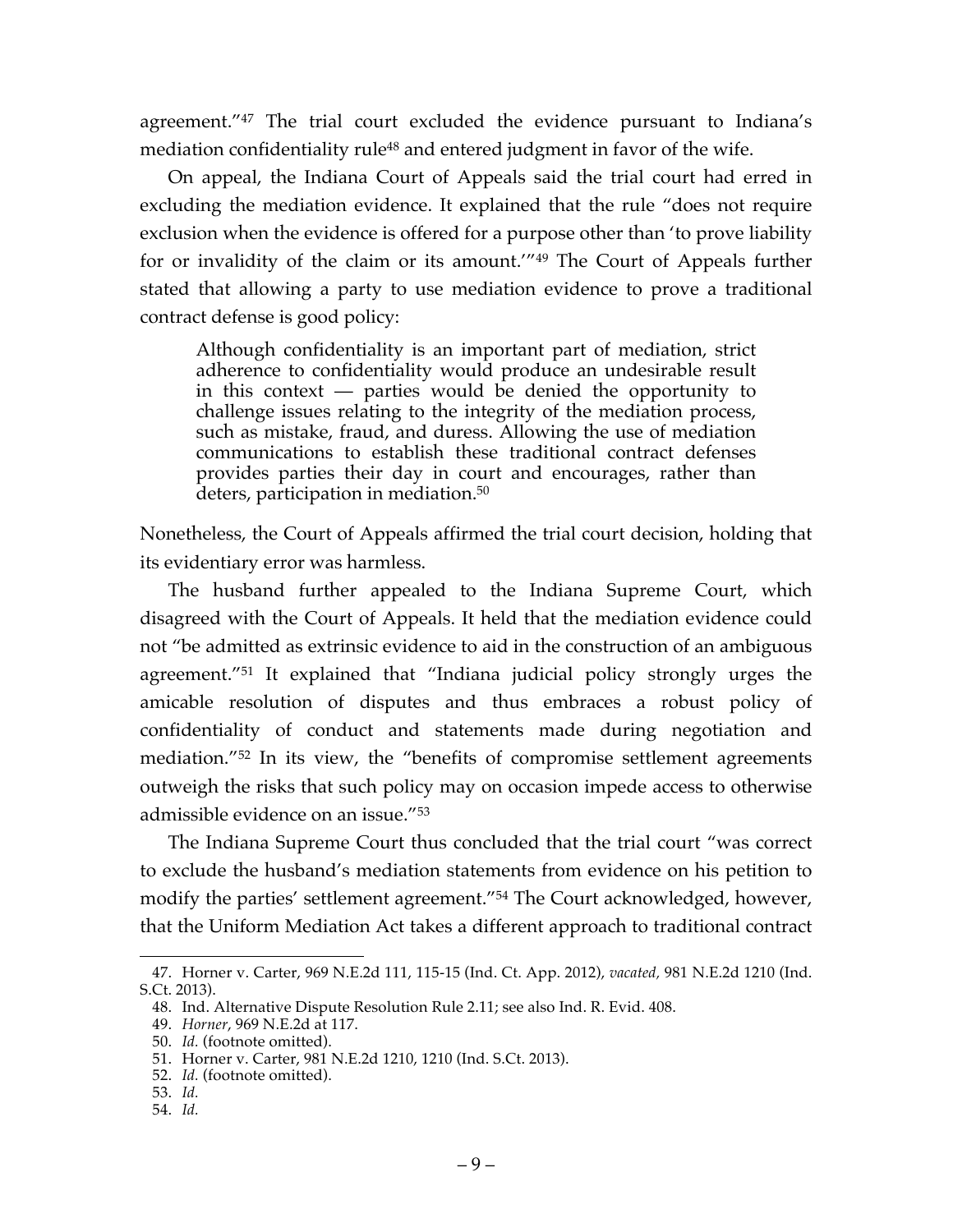defenses, and that efforts were "presently underway by the Alternative Dispute Resolution Section of the Indiana State Bar Association and the Alternative Dispute Resolution Committee of the Judicial Conference of Indiana to review an possibly propose modifications to the Indiana Rules for Alternative Dispute Resolution."55

In July, the staff contacted the ADR Section of the Indiana State Bar Association, to check on the status of the study mentioned by the Indiana Supreme Court. We were specifically interested in whether that study had addressed issues relating to the intersection of mediation confidentiality with legal malpractice and other misconduct.

Attorney Pat Brown, a member of the committee conducting the study and a past-Chair of the ADR Section, responded to the staff's inquiry. He explained that the study is ongoing. As the staff understands it, the concept under consideration is to distinguish between (1) use of mediation evidence in the mediated dispute, which would generally be prohibited, and (2) use of mediation evidence in a collateral matter, which would be permissible in certain circumstances.

Mr. Brown also said the group had not yet given much thought to attorney misconduct. They are interested in the matter, however, and will keep an eye on how the Commission handles it.

The staff has not re-contacted Mr. Brown since July to see how the Indiana study is progressing. We will attempt to do so before the upcoming meeting and will inform the Commission of any significant new developments.

# GRIEVANCE SYSTEMS FOR A COMPLAINT AGAINST A MEDIATOR

As noted in the table attached to Memorandum 2014-35, a number of states have a grievance system for resolving a complaint against a mediator.<sup>56</sup> In a 2006 article, a law professor compiled extensive information on those grievance systems.

The professor's article is very interesting. It includes some data about how often certain grievance systems (Florida, Georgia, Maine, Minnesota, and Virginia) resulted in sanctions against a mediator or other findings against a

 <sup>55.</sup> *Id.* at 1210 n.1.

<sup>56.</sup> See Memorandum 2014-35, Exhibit pp. 12 (Georgia), 17 (Maine), 21 (Minnesota), 29 (North Carolina), 39 (Virginia); see also *id.* at 21-24 (Florida).